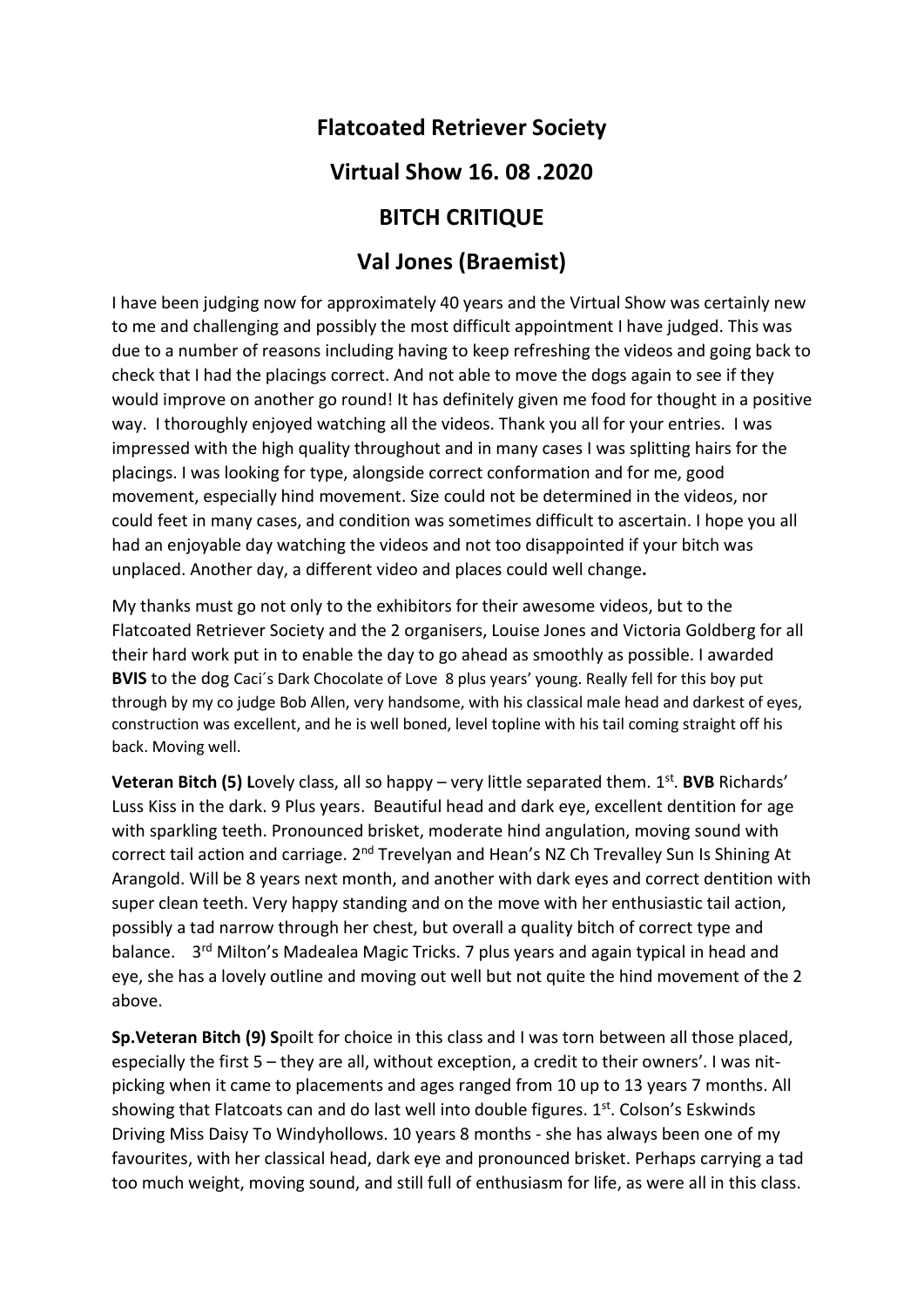2<sup>nd</sup> Saunders and Hurly's Blazingstar Puffin RN 10 years 7 months. In super coat and condition for her age, another with sparkling dentition. Well constructed and moving out with verve, just preferred 1's tail carriage on the move, 3<sup>rd</sup> Oxford's Taranbeck Sorrel Timeless 11 years 9 months, liver bitch. Another good one holding her years lightly and looking half her age. Again super head and eye and sparkling dentition. Correct construction Moving very well.

Minor Puppy Bitch (4) 1 &2 are looking very promising for the future. If we ever get back to normal show days I will watch their progress with interest.1<sup>st</sup> Grayson's Blakanis Shine On Through 8 months This bitch has a lovely outline, balanced for her age, and moderate hind angulation, profile movement very good. Just needs a little more animation when stood, so don't "over train" her, as this will come as she matures and begins to look forward to "show days". 2nd Hollands' Flatcharm Bianco Del Rio 8 months. Elegant bitch, at this stage more on the leg than 1, classical head and eye, good reach of neck, loved her tail set and carriage and her attitude. 3<sup>rd</sup>. Bellamy's Bochilbarley Pumpkin Spice With Moontorn 9 month dark liver bitch. When stood her outline was very good, with super tail action, ever wagging, super head and eye matching the colour of her coat. When moving away not quite as good as 1 and 2 at this stage in her development, but will improve as she matures.

Puppy Bitch (4) 1<sup>st</sup> Best Bitch Puppy and BPIS Varty-Lindsay's Levliann Party Wrecker. 8 months, and mature for age, well coated and well grown. Lovely head with dark expressive eyes. Construction is good, excellent bone, and on the move she was accurate holding her topline and tail carriage correct. 2<sup>nd</sup> Moxey's Lussac Xpress Yourself At Dymexe 9 months. Another out of the top drawer. Again torn between the one above and this beautiful bitch. Classical head with dark eyes, great outline, not moving quite so steady coming and going as the one above. 3<sup>rd</sup> Knight & Jacobs' Gemswin Dressed for Success 11 months. And another quality puppy. Tremendous enthusiasm for life, excellent bone of quality, superb body and construction, she is also well coated for her age. Great profile movement.

**Junior Bitch (8) This** was a strongly contested class  $1^{st}$  & RBB Huyton's Hightyne Ramblin Rose rising 18 months. Love her outline and balance, being slightly longer than her height, moderation throughout, with beautifully constructed hindquarters, which she used well on the move, especially in profile, with correct tail carriage. Best of heads, dark eyes and mischievous expression. 2nd Barnett's Steelriver Echo Beach At Annbecks. Really liked this bitch with her pretty well moulded head and dark eye, so well put together, gleaming coat, moving well coming and going and in profile, very close up to 1. 3<sup>rd</sup> Richards' Hopevalley Morning River Through Kimberfield And another of top quality, with many good attributes from her head to the tip of her tail. Very little between these 3 and they will, no doubt, change places in the future.

Sp. Yearling Bitch (2) Gilchrist & Smitherman's Wistaston Lucky Choice Of Ardmhor JW. 20 months of age. Flashy and elegant, long, well moulded head, dark eye, well constructed with pronounced brisket, moderate hind angulation. So close up for RBB with her ever wagging tail. In the video just preferred profile movement of the Junior bitch, but very little between them. 2<sup>nd</sup> Bauschmann's Fuzzy Flatmate Clotilda. 21 months of age, presented in gleaming coat and good condition.Sound movement.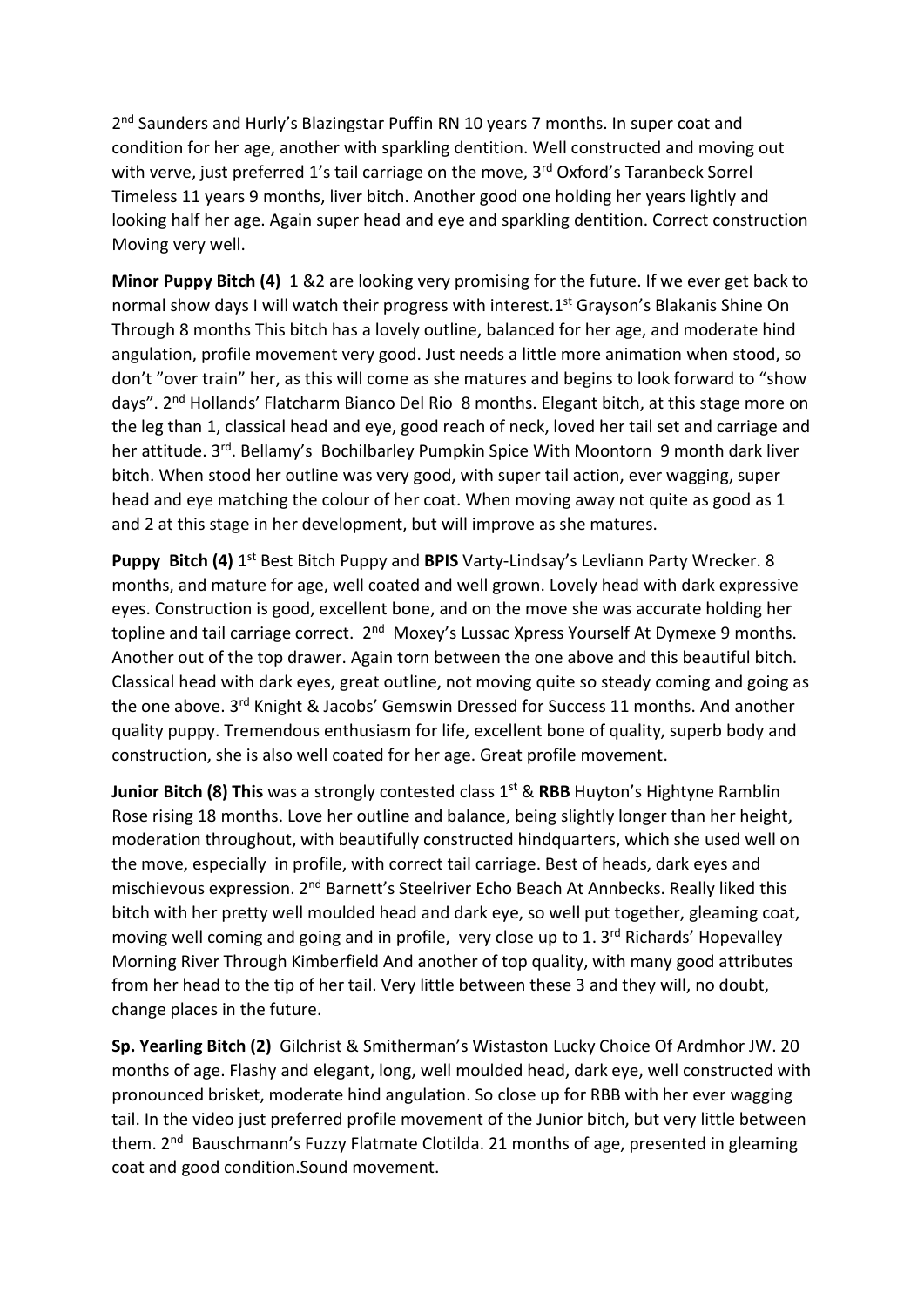Graduate Bitch (11) Class well filled with quality bitches 1<sup>st</sup>. Thomson's Caci's The Dream Catcher For Badcall. Top quality, in good coat and condition, lovely head and eye, front well constructed, good bone, short, ever wagging tail, moving well. Could easily take the spot spot on another day. 2<sup>nd</sup> Huyton's Go With The Flow Dreams Can Be Joyful By Hightyne. Very pretty and looked to be full of Flatcoat mischief, in gleaming coat and well presented to show herself to advantage, Moving well, steady and fluently.3<sup>rd</sup> Osborne-Brown's Perrymel Magnolia. This bitch made me smile with her outgoing attitude, full of fun, great head well filled, good eye colour. Construction as it should be and moved well with a strong tail action.

Limit Bitch (11) 1<sup>st</sup> BB & BIS Romeo-Dieste's Hopevalley Morning Rainbow JW. Took my breath away. Long head, well filled, flat cheeks, dark almond expressive eyes, set slightly into the side of her head. Standing four square, correct width between her front legs, and back legs, which was reflected in her strong movement, coming towards and going away. Hindquarters well turned, moderate bend of stile and short from hock to ground. Great outline with the desired height to length ratio. Holding her topline on the move from her powerful hindquarters, covering plenty of ground with the minimum effort. In full coat and good condition. Congratulations on a well deserved win in exceptionally strong competition 2<sup>nd</sup> Richard's Hameldowntor Moon River In Manhatton. Lovely outline, good head but would prefer a slightly darker eye, stood and moved out well, retaining her level topline and carrying her tail correctly. Very nice all through. 3<sup>rd</sup> Thomson's Badcall Petronella This bitch made up a trio of quality bitches. Very good all through, well made with a pronounced brisket, ever wagging tail, in good coat and condition, not quite so true as the two above her when moving away.

Open Bitch (5) 1<sup>st</sup> Knight & Jacob's Moonstruck Macadamia This bitch with her lovely head, dark eye really came into her own on the move, I was torn between her and Quickstep, but in the end her powerful, strong movement clinched the first place and I could not deny her. Great tail action, ever wagging . 2<sup>nd</sup> Hedges Blacktoft Quickstep Of Satinbaze. Loved this one, again classical head and eye, and so well constructed, reminded me of my first Flatcoat I ever owned,Shargleam Black Orchid. Two first places would have been ideal here, but a decision had to be made. I swapped them round twice, then went back and looked at the video'sagain! 3rd Wilkie's Aus Ch Sherepoint Obsidian and yet another one of quality and would grace any Ch show here in the UK. Stood and moving well with great drive, but not quite so steady going away as those above her, but still presented a very nice picture.

Working Bitch (5) Another strongly contested class.1<sup>st</sup> Hewison's Donascimento Danilo From Casblaidd. SDC. KCWGC. SGWC Would look good in any class on the show scene. Good head, being well filled, great line through neck and shoulders, with front legs well under her body. Movement was strong and accurate as I would expect in this class, presented in good coat and condition. 2<sup>nd</sup> Saunder & Hurly's Can GrCh Blazingstar Black Bubbly CD WCI RE Am WC Could change places with 1 on another day. Very similar in outline with the same good conformation, good coat and moving well coming towards and going away. One to be proud of. 3<sup>rd</sup>. Kirsten & Eichler's DJCH VDHJCH DJCH VDHJCH NLJCH